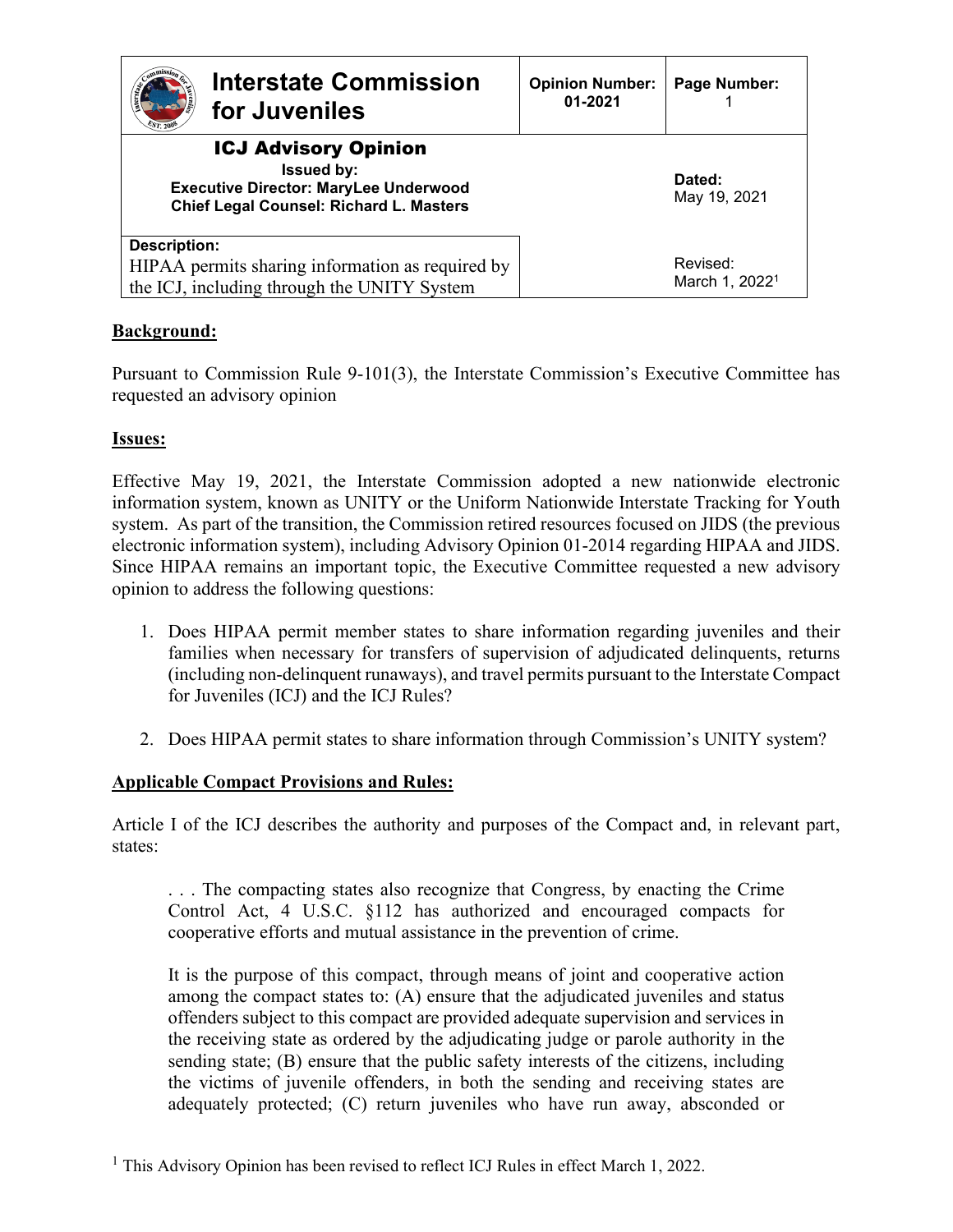| <b>Interstate Commission</b><br>for Juveniles                                                                                                      | <b>Opinion Number:</b><br>01-2021 | Page Number:                           |
|----------------------------------------------------------------------------------------------------------------------------------------------------|-----------------------------------|----------------------------------------|
| <b>ICJ Advisory Opinion</b><br><b>Issued by:</b><br><b>Executive Director: MaryLee Underwood</b><br><b>Chief Legal Counsel: Richard L. Masters</b> |                                   | Dated:<br>May 19, 2021                 |
| <b>Description:</b><br>HIPAA permits sharing information as required by<br>the ICJ, including through the UNITY System                             |                                   | Revised:<br>March 1, 2022 <sup>1</sup> |

escaped from supervision or control or have been accused of an offense to the state requesting their return . . . (J) establish a system of uniform data collection on information pertaining to juveniles subject to this compact that allows access by authorized juvenile justice and criminal justice officials, and regular reporting of Compact activities to heads of state executive, judicial, and legislative branches and criminal justice administrators . . .

Article III, K. of the ICJ describes the Interstate Commission, and in relevant part, provides:

The Interstate Commission shall collect standardized data concerning the interstate movement of juveniles as directed through its rules which shall specify the data to be collected, the means of collection and data exchange reporting requirements. Such methods of data collection, exchange and reporting shall insofar as is reasonably possible conform to up-to-date technology and coordinate its information functions with the appropriate repository of records.

ICJ Rule 2-102(1) regarding Data Collection states:

As required by Article III (K) of the compact, member states shall gather, maintain and report data regarding the interstate movement of juveniles who are supervised under this compact and the return of juveniles who have absconded, escaped or fled to avoid prosecution or run away.

ICJ Rule 3-101 regarding the Electronic Information System, provides:

"States shall use the electronic information system approved by the Commission to facilitate the supervision, travel notices, and return of juveniles pursuant to the Interstate Compact for Juveniles."

#### **Analysis and Conclusions**:

# **HIPAA Permits Information Sharing Between Members States as Required by ICJ**

As with any question regarding the application of HIPAA, it is important to understand that the purposes of the HIPAA Privacy Rule include protecting an individual's privacy while allowing important law enforcement functions to continue. (*See* HIPAA Privacy Rule & Public Health, Guidance from Center for Disease Control and The U.S. Department of Health and Human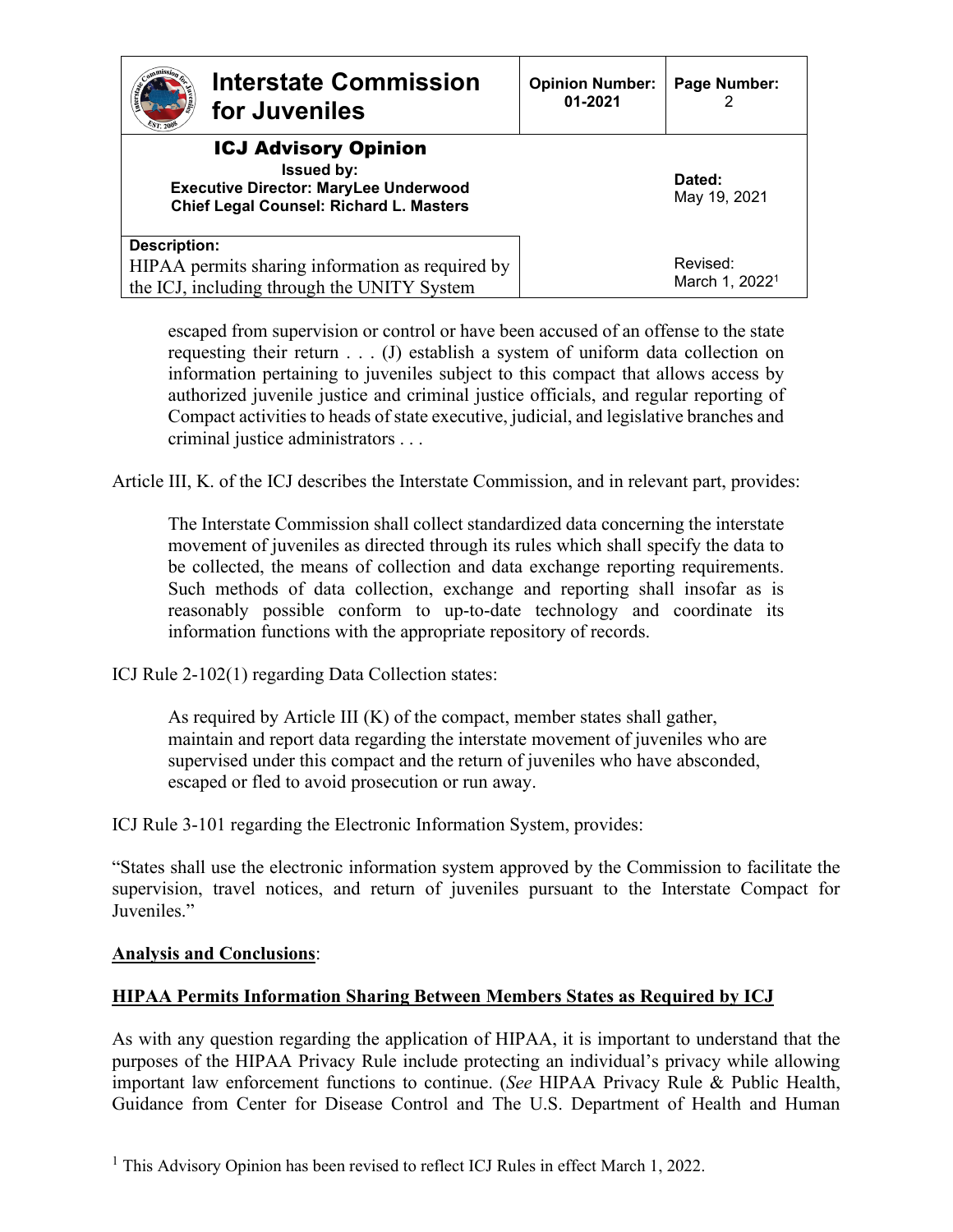| <b>Interstate Commission</b><br>for Juveniles                                                                                                      | <b>Opinion Number:</b><br>01-2021 | Page Number:                           |
|----------------------------------------------------------------------------------------------------------------------------------------------------|-----------------------------------|----------------------------------------|
| <b>ICJ Advisory Opinion</b><br><b>Issued by:</b><br><b>Executive Director: MaryLee Underwood</b><br><b>Chief Legal Counsel: Richard L. Masters</b> |                                   | Dated:<br>May 19, 2021                 |
| <b>Description:</b><br>HIPAA permits sharing information as required by<br>the ICJ, including through the UNITY System                             |                                   | Revised:<br>March 1, 2022 <sup>1</sup> |

Services, April 11, 2003). Thus, HIPAA exempts certain disclosures of health information for law enforcement purposes without an individual's written authorization. The various conditions and requirements concerning these exempt disclosures are contained in the regulatory text of the HIPAA Privacy Rule and may be found at 45 CFR 164 et. seq. Under these provisions, protected health information may be disclosed for law enforcement purposes when a law requires such disclosures.

Based upon the HIPAA Privacy Rule and the above referenced provisions of the ICJ compact statute, there is clearly evidence of an intent for the enforcement of laws concerning juveniles and the protection of public safety. As discussed in ICJ Advisory Opinion 1-2012, disclosure of protected health information is permissible when required to be furnished by or received from state agencies which administer the ICJ acting pursuant to the provisions of the compact and its authorized rules. [*See* 45 CFR 164.512 (f)(1)(i)].

In addition, exempt disclosures include those in which a response is required to comply with a court order. [*See* 45 CFR 164.512 (f)(1)(ii)(A)-(B)]. As set forth in ICJ Article I, a principal purpose of the compact is to *"ensure that the adjudicated juveniles and status offenders subject to this compact are provided adequate supervision and services in the receiving state as ordered by the adjudicating judge or parole authority."* Under this provision, the disclosure and tracking of protected health information, among authorized compact administrators' offices, concerning any juvenile subject to compact supervision pursuant to court order, as required by the ICJ and its authorized rules would be exempt from HIPAA.

Regarding information related to non-delinquent runaways, the HIPAA Privacy Rule allows disclosures of protected health information (PHI) when consistent with applicable law and ethical standards, including "*disclosures to a law enforcement official reasonably able to prevent or lessen a serious and imminent threat to the health or safety of an individual or the public"* [*see* 45 CFR 164.512 (j)(1)(i)]**;** *or to identify or apprehend an individual who appears to have escaped from lawful custody* [*See* 45 CFR 164.512 (j)(1)(ii)(B)]. (emphasis added). These provisions apply to the return of juveniles who have absconded, escaped or fled to avoid prosecution or run away.

Additionally, HIPAA specifically authorizes disclosures of PHI to law enforcement officials who need the information in order to provide health care to the individual and for the health and safety of the individual. [*See* 45 CFR 164.512 (k)(5)]. Under these provisions it appears that disclosures of health information required to provide for treatment of juveniles subject to the ICJ, including non-delinquent runaways, would also be exempt from HIPAA requirements.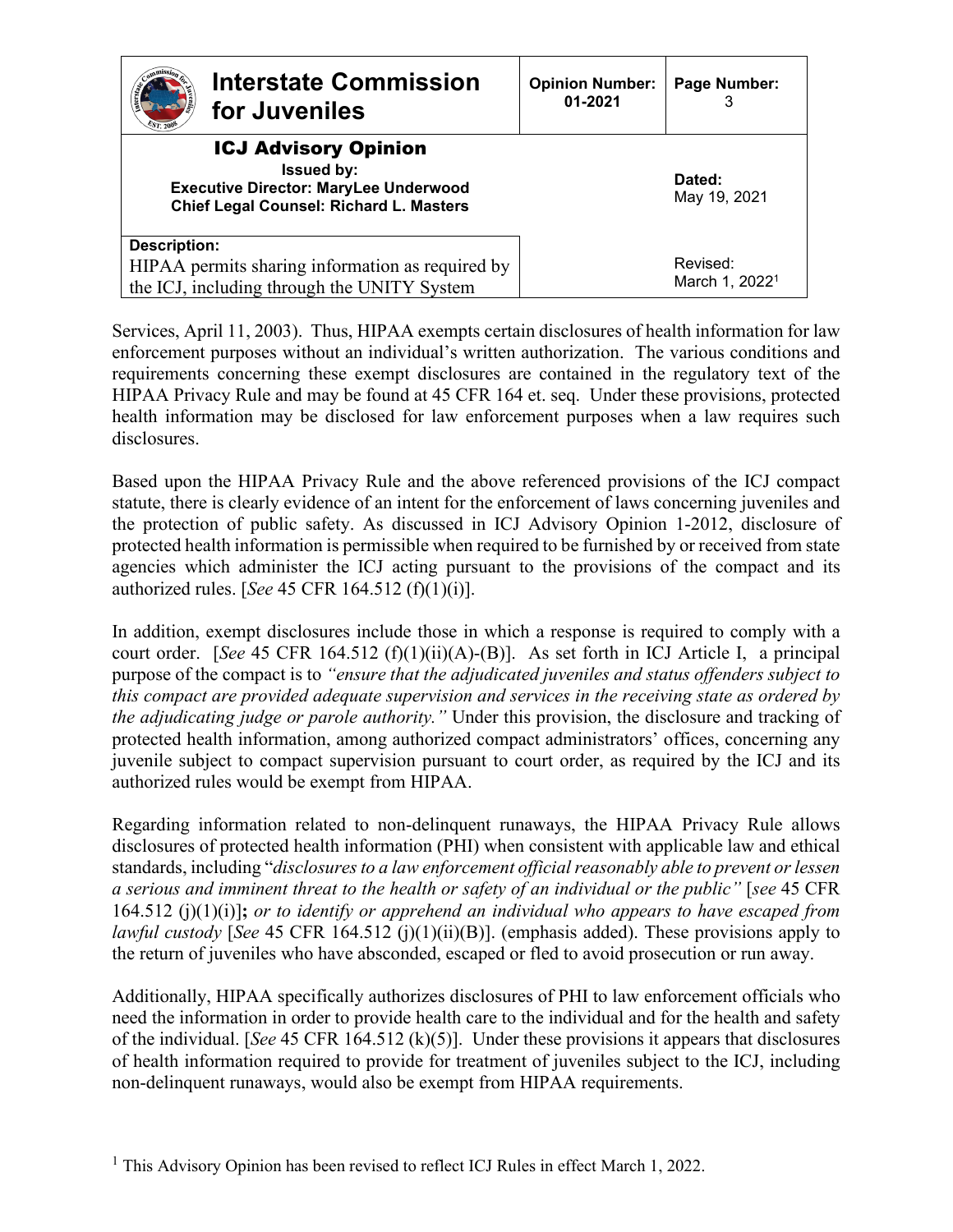| <b>Interstate Commission</b><br>for Juveniles                                                                                                      | <b>Opinion Number:</b><br>01-2021 | Page Number:                           |
|----------------------------------------------------------------------------------------------------------------------------------------------------|-----------------------------------|----------------------------------------|
| <b>ICJ Advisory Opinion</b><br><b>Issued by:</b><br><b>Executive Director: MaryLee Underwood</b><br><b>Chief Legal Counsel: Richard L. Masters</b> |                                   | Dated:<br>May 19, 2021                 |
| <b>Description:</b><br>HIPAA permits sharing information as required by<br>the ICJ, including through the UNITY System                             |                                   | Revised:<br>March 1, 2022 <sup>1</sup> |

It is also important for compact administrators to be aware that at least one federal court opinion on the subject suggests that immunity from a private cause of action by an individual under HIPAA would apply to jurisdictions that are signatories to the interstate compact agreement in question. See *Johnson v. Quander,* 370 F.Supp.2d 79 (D.D.C. 2005).

# **HIPAA Permits States to Share Information through the Commission's UNITY system**

Both the ICJ and the ICJ Rules require the compact member states to implement the law enforcement and public protection aspects of the compact through "a system of uniform data collection" (See Article I, J). Furthermore, the ICJ and ICJ Rules specify this purpose shall be by means of, "[S]uch methods of data collection, exchange and reporting shall insofar as is reasonably possible conform to up-to-date technology and coordinate its information functions with the appropriate repository of records," (See Article III, K).

According to ICJ Rule 3-101, "*States shall use the electronic information system approved to facilitate the supervision, travel notices, and return of juveniles pursuant to the Interstate Compact for Juveniles*." Approved by the Executive Committee on September 9, 2019, UNITY is the approved "electronic information system" by which all compact transactions must be now transmitted.

Thus, since the Commission developed the UNITY system in compliance with the mandates of the ICJ statute and duly authorized rules, use of UNITY is permitted pursuant to the HIPAA exemptions with respect to both Personal Identifiable Information (PII) as well as Personal Health Information (PHI).

## **Additional Information Regarding UNITY & Security**

UNITY is a browser-based system which enables all member states to manage workflow and communications, as well as provide consistent service to juveniles who are under court supervision or have run away to another state. It is an efficient, secure, and reliable application that meets capacity requirements, designed to comply with and the FBI's Criminal Justice Information Services (CJIS) Security Policy, in order to protect the privacy of the juveniles. UNITY also complies with Section 508 of the US Rehabilitation Act, which include accessibility standards for electronic content.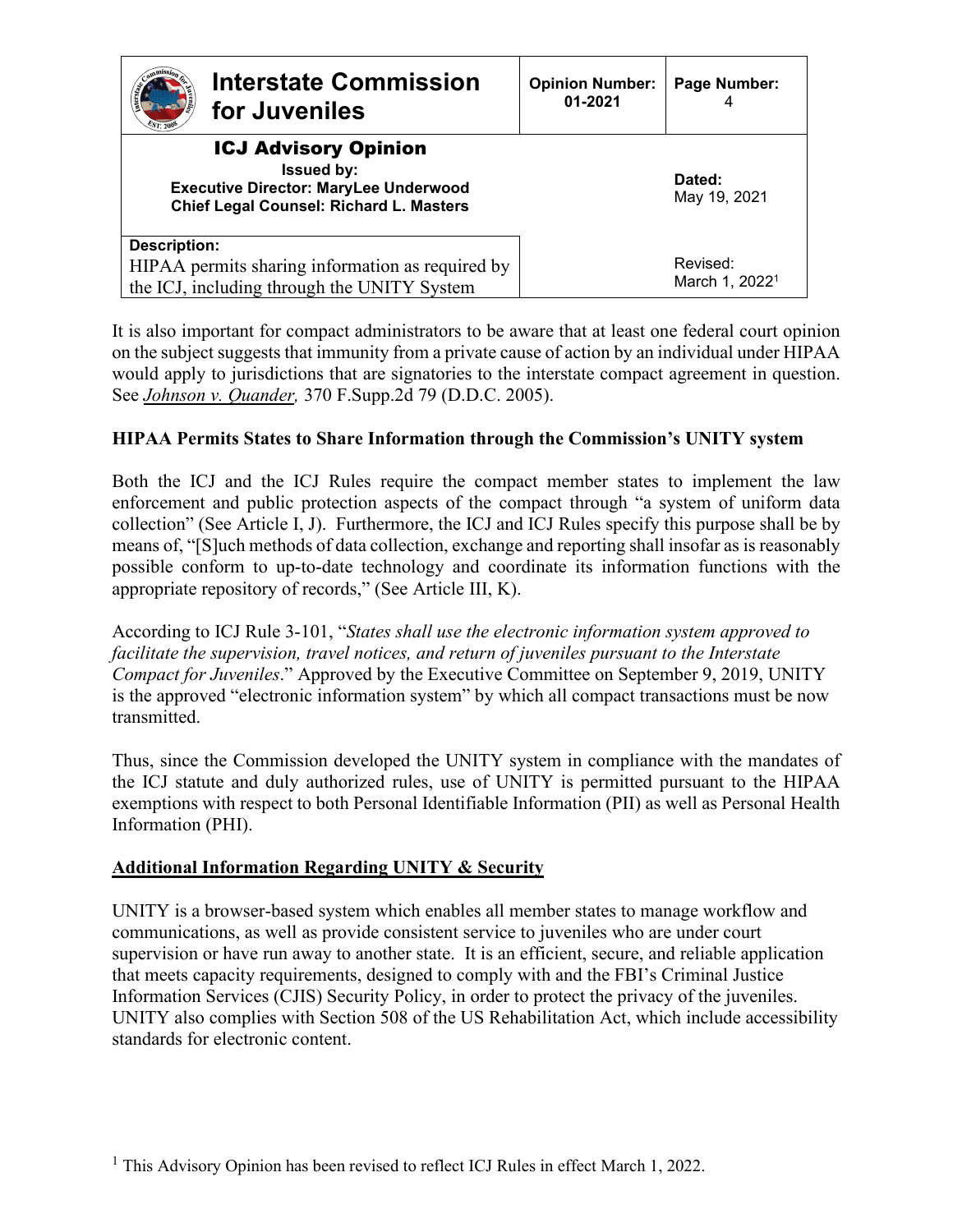| <b>Interstate Commission</b><br>for Juveniles                                                                                                      | <b>Opinion Number:</b><br>01-2021 | Page Number:<br>5                      |
|----------------------------------------------------------------------------------------------------------------------------------------------------|-----------------------------------|----------------------------------------|
| <b>ICJ Advisory Opinion</b><br><b>Issued by:</b><br><b>Executive Director: MaryLee Underwood</b><br><b>Chief Legal Counsel: Richard L. Masters</b> |                                   | Dated:<br>May 19, 2021                 |
| <b>Description:</b><br>HIPAA permits sharing information as required by<br>the ICJ, including through the UNITY System                             |                                   | Revised:<br>March 1, 2022 <sup>1</sup> |

The UNITY system and all its data is securely hosted on the Microsoft Azure Government Cloud, an FBI-certified and CJIS compliant platform. Microsoft Azure Government Cloud is a dedicated cloud specifically designed for U.S. federal, state, and local governments that provide security, protection, and compliance services that meet government security and compliance requirements. The hosted website uses Transport Layer Security (TLS) binding with a security certificate that ensures a strong SHA-2 and 2048-bit encryption on all communication from the browser to the application. This provides end-to-end encryption of network traffic and ensures privacy and message integrity.

UNITY operates a "robust multi-factor authentication system," which is used in the implementation of the ICJ data requirements. The system features multi & two-factor authentication (MFA/2FA) to ensure secure access. By default, the login process initially requires a password-based authentication followed by a token-based authentication for two-factor authentication. This is implemented according to the CJIS Security Policy.

Security is configurable at the national, ICJ state office, and user role levels. As a baseline, UNITY is based on CJIS security requirements and uses role-based security to provide a seamless yet secure experience for users. UNITY uses standard password-type control for capturing passwords from the user. The stored encrypted password is never displayed anywhere in UNITY. Password security is set up as per CJIS requirements.

The UNITY system meets national security standards for justice applications consistent with CJIS Security Policy 7 and the Juvenile Justice Standards, as well as national security standards for justice applications and criminal justice information systems, including a CJIS secure cloud hosting solution.

## **Summary**:

Pursuant to the above referenced ICJ statutory provisions and ICJ Rules, the Compact requires member states to share information regarding juveniles and their families when necessary for transfers of supervision of adjudicated delinquents, returns (including non-delinquent runaways), and travel permits. This information includes health information about these juveniles which is otherwise protected by the Health Insurance Portability and Accountability Act of 1996 (HIPAA). However as discussed herein, the HIPAA Privacy Rules allows disclosures of protected health information when consistent with applicable law and ethical standards, including disclosures to a law enforcement official reasonably able to prevent or lessen a serious and imminent threat to the